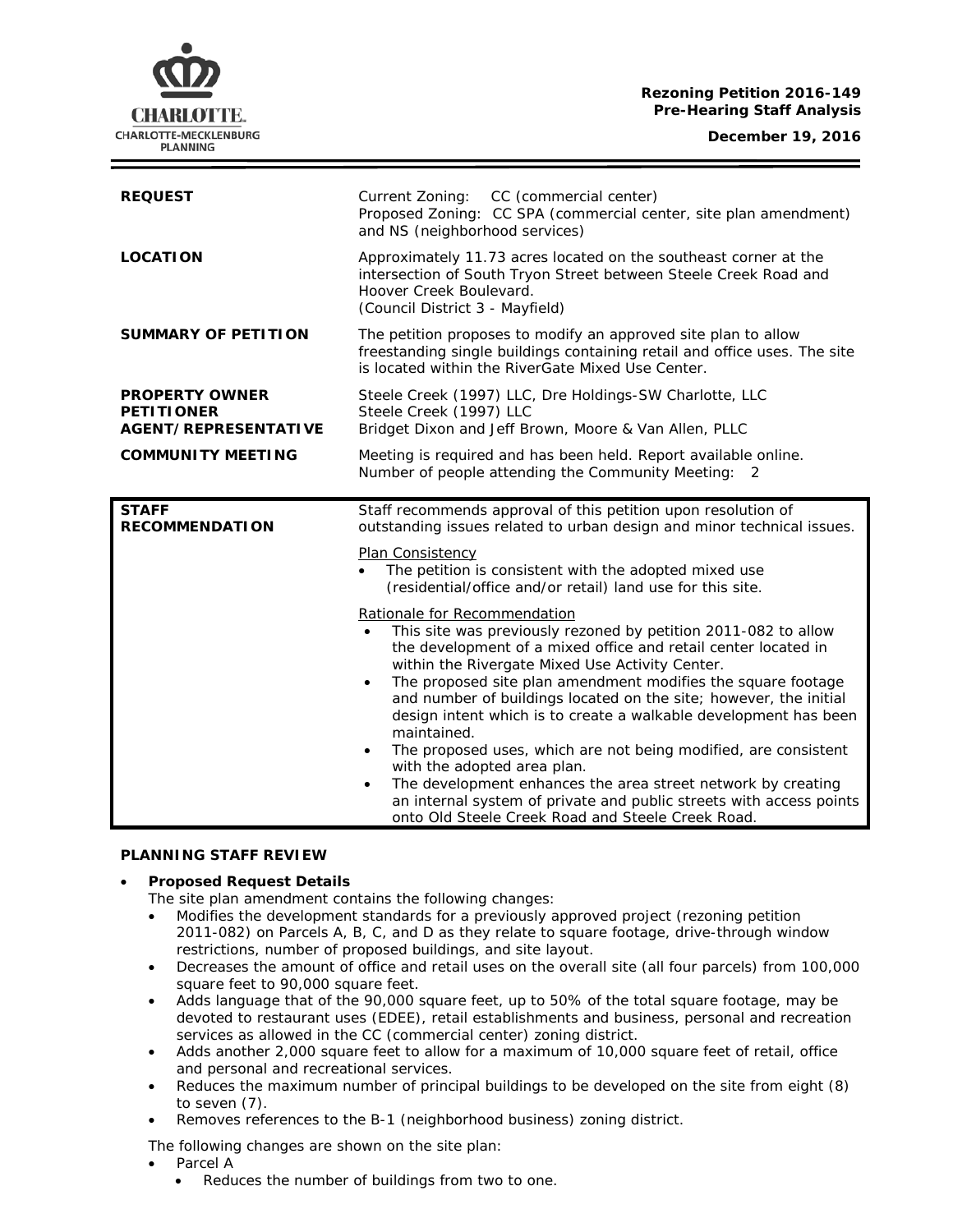- Removes financial institution with accessory drive-through window.
- Increases size of free-standing single story building (allowing restaurant uses; retail establishments and business; personal and recreation services) from 20,000 square feet to 25,000 square feet.
- Parcel B
	- Retains single building with associated parking, and open space area.
	- Illustrates minor modifications to parking lot layout and open space.
- Parcel C
	- Retains two proposed buildings with associated parking areas, with one building currently under construction.
	- Shifts orientation of unconstructed building and associated parking area, resulting in an increase in building frontage along Steele Creek Road.
- Parcel D
	- Modifies single building and parking area layout to accommodate an accessory drive-through lane.
	- Specifies that the only use with an accessory drive-through on the entire site will be permitted on Parcel D.
	- Notes drive-through lane will be permitted between the building and the streets when accompanied by a low wall treatment.
- Retains transportation improvements and phasing with modifications that include the following:
	- Completion of construction of the private road between Steele Creek Road and Old Steele Creek Road.
	- Criteria and standards for construction of Steelecroft Parkway Extension.
	- Commitment to construct an ADA accessible crosswalk from the site at Walker Branch Drive and Steele Creek Road, contingent upon approval from CDOT and NCDOT.
	- Modifies language regarding required eight (8) foot planting strips and six (6) foot sidewalks by stating that the existing five (5) foot sidewalk on Steele Creek Road between the new public and private streets may be retained in its current form.
	- Modifies CATS shelter pad language by reducing the number of required waiting pads along Steele Creek Road from two to one as per CATS request.
- Adds following Architectural Standards:
	- Building placement and design shall focus on and enhance the pedestrian environment on network required streets (public or private), through the following standards:
		- Buildings shall be placed so as to present a front or a side façade to all streets. Building elevations fronting streets shall not have expanses of blank walls greater than 20 feet in all directions.
		- The facades of first/ground floor of the buildings along public or private streets shall incorporate a minimum of 25% masonry materials such as brick or stone.
		- Building elevations shall be designed with vertical bays or articulated architectural features.
	- Increases maximum height of detached lighting on site from 20 feet to 22 feet to be consistent with industry standards.
	- Removes reference to "wall pak" lighting.

# • **Existing Zoning and Land Use**

- The site is currently vacant except for a building currently under construction on Parcel C. The site is located within the RiverGate Mixed Use Activity Center. The site was previously rezoned via 2011-082 to allow up to 100,000 square feet of office and retail uses.
- The site is generally surrounded by a mix of residential, institutional, retail, commercial, office, and vacant land.
- To the north are a mix of multi-family residential homes, retail and office uses zoned R-17MF(CD) (multi-family residential, conditional) and CC (commercial center).
- To the east are retail uses zoned CC (commercial center).
- South of the site are single family neighborhoods, retail uses, and vacant land zoned R-3 (single family residential), R-4(CD) (single family residential, conditional), UR-2(CD) (urban residential, conditional), and CC (Commercial center).
- To the west are scattered single family residential homes, Steele Creek Volunteer Fire Department Station No. 2, CMC Steele Creek, office buildings, retail uses, apartment homes, and scattered residential zoned R-3 (single family residential), R-17MF(CD) (multi-family residential, conditional), O-1(CD) (office, conditional), O-2(CD) (office conditional), B-1(CD) (neighborhood business, conditional), B-2(CD) (general business, conditional), NS (neighborhood services), and CC (commercial center).
- See "Rezoning Map" for existing zoning in the area.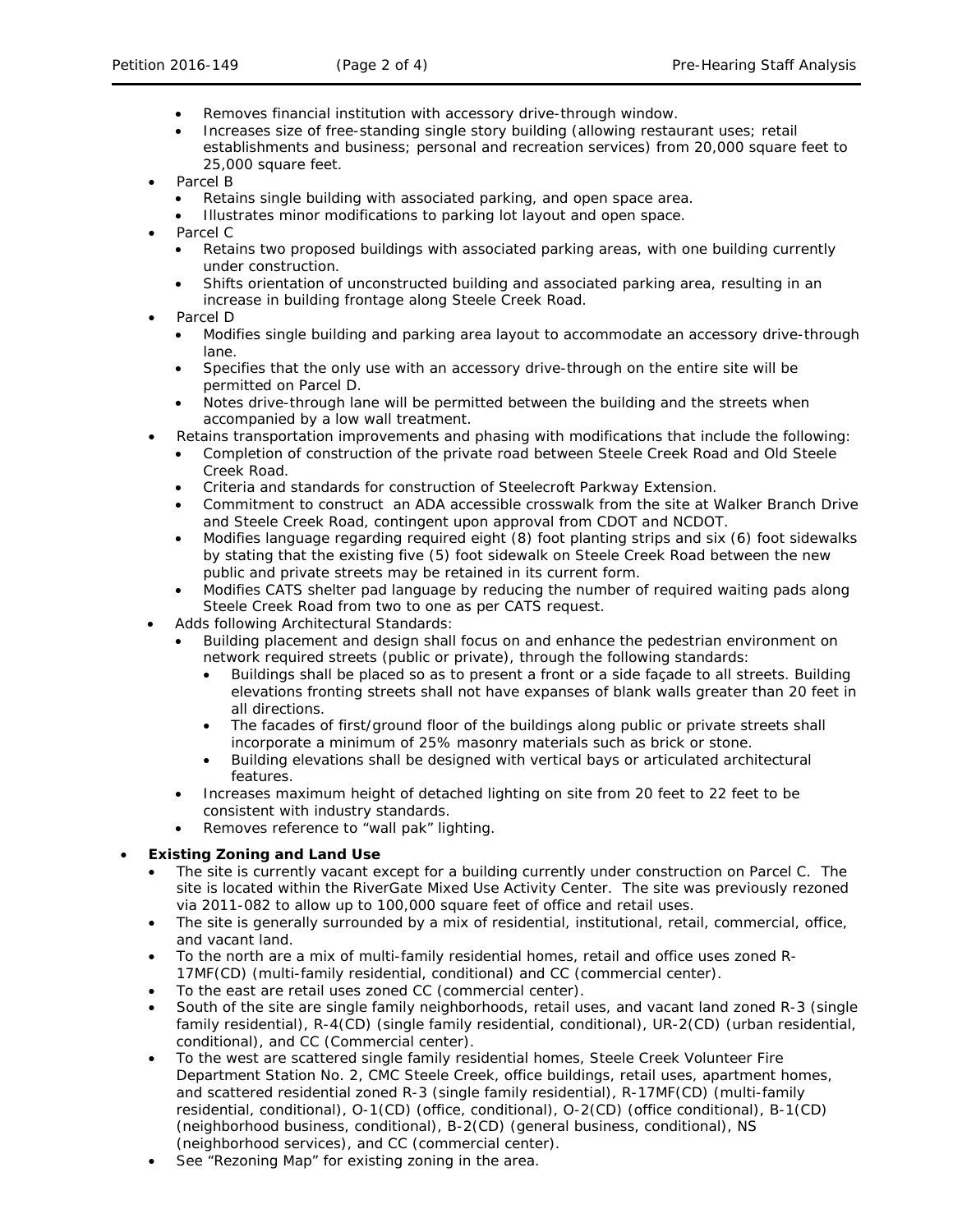## • **Rezoning History in Area**

- Rezoning petition 2016-133 is a pending request to rezone approximately 3.58 acres located on the east side of South Tryon Street across from Wright's Ferry Road from O-1(CD) (office, conditional) to BD(CD) (distributive business, conditional) in order to allow the construction of up to 100,000 square feet of climate controlled storage space. The petition is scheduled to receive a decision at the December 19, 2016 City Council rezoning meeting.
- The same site as noted above, was previously rezoned from R-3 (single family residential) to its current O-1(CD) (office, conditional) zoning via 2016-039 in order to permit up to 45,000 square feet of office and/or other uses allowed, including a child care facility.
- Petition 2016-100 rezoned approximately 41 acres located south of South Tryon Street near the intersection of Steele Creek Road and Walker Branch Drive from R-3(CD) (single family residential, conditional) and R-17MF(CD) (multi-family residential, conditional) to UR-2(CD) (urban residential, conditional), with five-year vested rights in order to allow up to 410 multi-family residential units.
- Petition 2016-028 was a request to rezone approximately 4.09 acres located on the north side of South Tryon Street, east of Wright's Ferry Road and west of Steelecroft Parkway, from R-3 (single family residential) to BD(CD) (distributive business, conditional) with five-year vested rights in order to construct up to 100,000 square feet of climate controlled storage space. City Council denied this request on May 16, 2016.
- Petition 2016-025 rezoned approximately 9.52 acres located on the north side of South Tryon Street, east of Wright's Ferry Road and west of Steelecroft Parkway from R-3 (single family residential) to R-12MF(CD) (multi-family residential, conditional) and BD(CD) (distributive business, conditional) in order to allow up to 74 attached dwelling units (townhomes for sale).

### • **Public Plans and Policies**

- The *Steele Creek Area Plan* (2012) recommends mixed use, specifically residential/office and/or retail for this site.
- The site is located within the Rivergate Mixed Use Activity Center, as per the *Centers, Corridors and Wedges Growth Framework.*

### • **TRANSPORTATION CONSIDERATIONS**

The site is located at the signalized intersection of two major thoroughfares. The current site plan maintains the commitments to the transportation improvements from the existing rezoning. While the petition increases trip generation beyond the threshold of the existing rezoning, CDOT has determined that the remaining transportation mitigations should be adequate to maintain the operations of the transportation system.

# • **Vehicle Trip Generation:**

Current Zoning:

Existing Use: 0 trips per day (based on vacant land use).

Entitlement: 2,770 trips per day (based on 88,500 square feet of office, 7,000 square feet of restaurant, and 4,500 square feet of financial institution).

Proposed Zoning: 4,760 trips per day (based on 45,000 square feet of office and 45,000 square feet of retail).

#### **DEPARTMENT COMMENTS** (see full department reports online)

- **Charlotte Area Transit System:** See Outstanding Issues, Note 1.
- **Charlotte Department of Neighborhood & Business Services:** No issues.
- **Charlotte Fire Department:** No issues.
- **Charlotte-Mecklenburg Schools:** Non-residential petitions do not impact the number of students attending local schools.
- **Charlotte-Mecklenburg Storm Water Services:** No issues.
- **Charlotte Water:** In relation to the parcels under review, Charlotte Water has water system availability via an existing eight-inch water distribution main located along Hoover Creek Boulevard. Charlotte Water has sewer system availability via existing eight-inch gravity sewer mains located along Hoover Creek Boulevard.
- **Engineering and Property Management:** No issues.
- **Mecklenburg County Land Use and Environmental Services Agency:** No comments received.
- **Mecklenburg County Parks and Recreation Department:** See Outstanding Issues, Note 2.